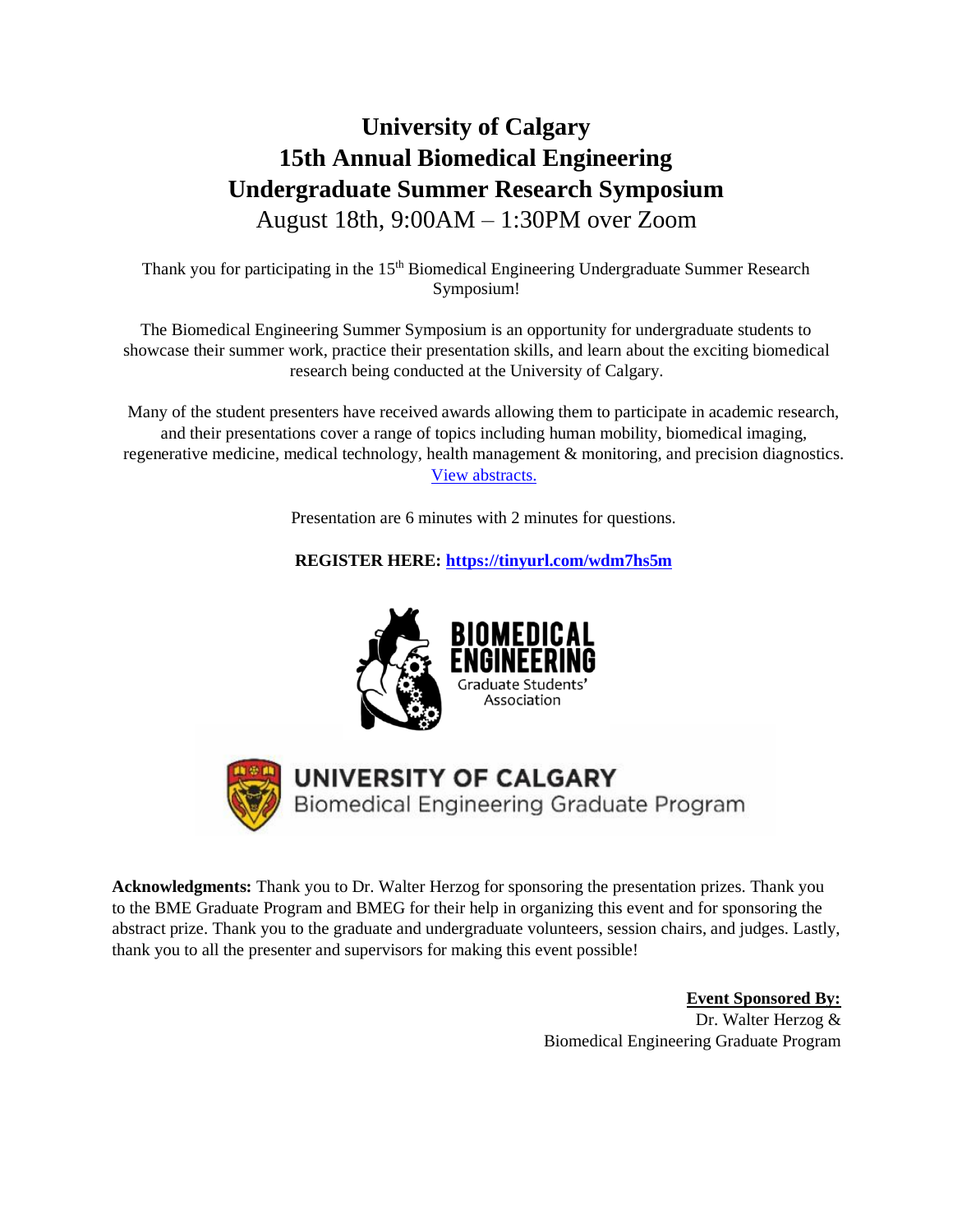## **Symposium Schedule**

| $9:00-9:10$   | <b>Introduction and Welcome</b><br><b>Meeting Link</b><br>Meeting ID: 986 3163 9028<br>Passcode: 226598                       |                                                                                                   |                                                                                                                                         |                                                                                                                                        |
|---------------|-------------------------------------------------------------------------------------------------------------------------------|---------------------------------------------------------------------------------------------------|-----------------------------------------------------------------------------------------------------------------------------------------|----------------------------------------------------------------------------------------------------------------------------------------|
| $9:10-9:40$   | <b>Keynote Presentation by Dr. Mariana Bento, PhD</b><br><b>Meeting Link</b><br>Meeting ID: 986 3163 9028<br>Passcode: 226598 |                                                                                                   |                                                                                                                                         |                                                                                                                                        |
| $9:40-10:45$  | <b>Human Mobility</b><br><b>Meeting Link</b><br>Meeting ID: 936 6777 4364<br>Passcode: 530635                                 | <b>Biomedical Imaging</b><br><b>Meeting Link</b><br>Meeting ID: 986 3163 9028<br>Passcode: 226598 | <b>Regenerative Medicine &amp;</b><br><b>Medical Technology</b><br><b>Meeting Link</b><br>Meeting ID: 970 5907 8668<br>Passcode: 992140 | <b>Health Management &amp;</b><br><b>Precision Diagnostics</b><br><b>Meeting Link</b><br>Meeting ID: 932 3629 6704<br>Passcode: 634319 |
| 10:45-11:05   | <b>Break</b>                                                                                                                  |                                                                                                   |                                                                                                                                         |                                                                                                                                        |
| $11:05-12:10$ | <b>Human Mobility</b><br><b>Meeting Link</b><br>Meeting ID: 936 6777 4364<br>Passcode: 530635                                 | <b>Biomedical Imaging</b><br><b>Meeting Link</b><br>Meeting ID: 986 3163 9028<br>Passcode: 226598 | <b>Regenerative Medicine &amp;</b><br><b>Medical Technology</b><br><b>Meeting Link</b><br>Meeting ID: 970 5907 8668<br>Passcode: 992140 | <b>Health Management &amp;</b><br><b>Precision Diagnostics</b><br><b>Meeting Link</b><br>Meeting ID: 932 3629 6704<br>Passcode: 634319 |
| $12:10-1:10$  | <b>Lunch Break</b>                                                                                                            |                                                                                                   |                                                                                                                                         |                                                                                                                                        |
| $1:10-1:30$   | <b>Presentation of Awards</b><br><b>Meeting Link</b><br>Meeting ID: 986 3163 9028<br>Passcode: 226598                         |                                                                                                   |                                                                                                                                         |                                                                                                                                        |

## **Keynote Speaker**

We are excited to announce our keynote speaker, Dr. Mariana Bento!

Mariana Bento, PhD is an Assistant Professor in the Department of Electrical and Software Engineering. Her research interests include brain imaging and automatic data quality assessment using image processing and machine learning techniques.

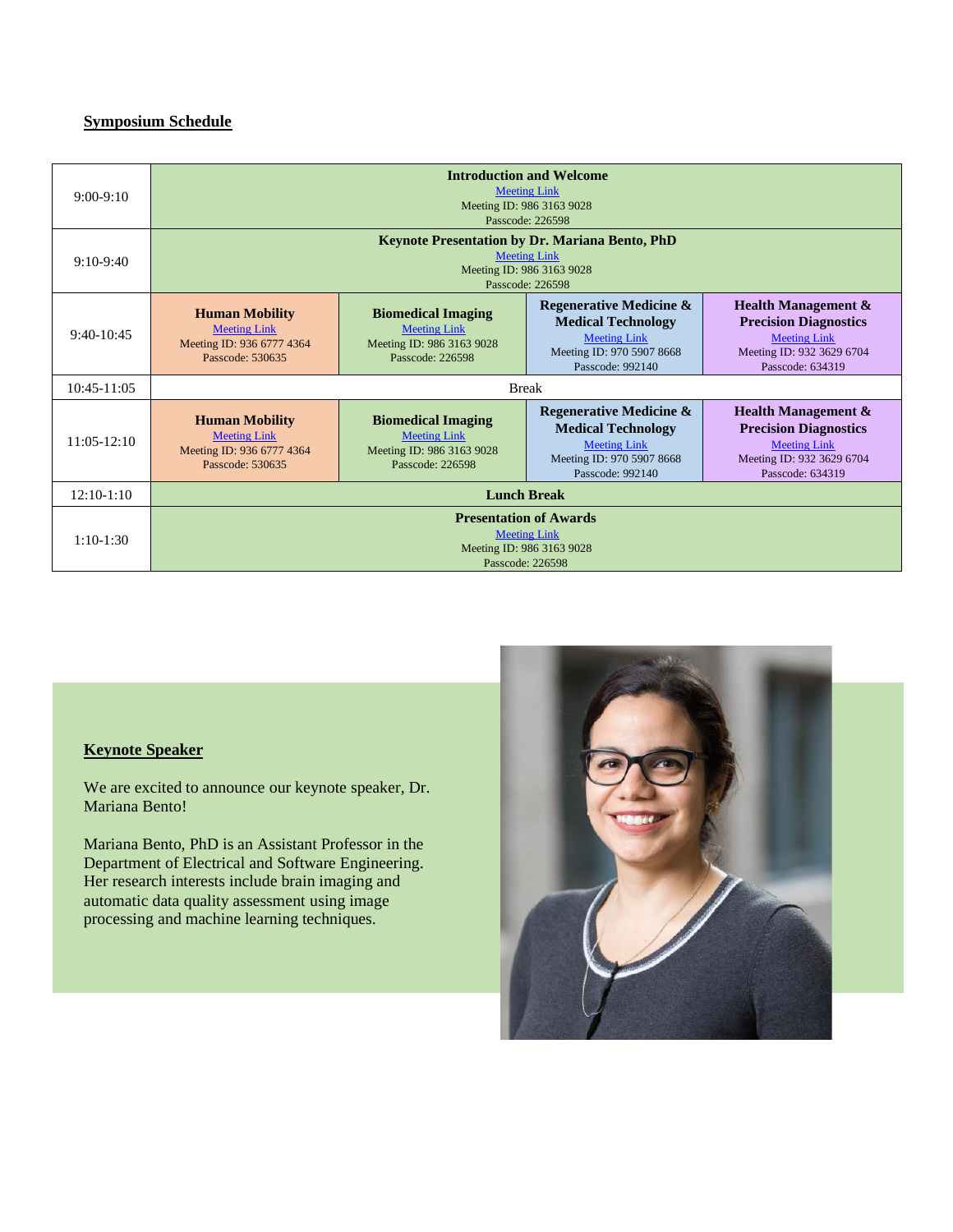#### **Human Mobility Session**

**Session Chair: Tiffany Dang Judges: Isabella Vandergaag & Brett Abraham**

**9:40 –** *Is Force Depression Present in Cardiac Muscle?*  **Presenter:** Torri Heiser **Supervisor:** Dr. Walter Herzog

**9:48 –** *Titin Isoform changes in Eccentrically trained Rabbit's quadricep muscle. (The TIER Muscle Pilot Study)* **Presenter:** Gavin Thomas **Supervisor:** Dr. Patricia Doyle-Baker

**9:56 –** *Impact of Floor Compliance on Jump Performance and Fatigue* **Presenter:** Jake Ruschkowski **Supervisor:** Dr. Darren Stefanyshyn

**10:04 –** *Examination of Bone Deposition in Ovariectomized Cynomolgus Monkeys post-Antiresorptive Treatment*  **Presenter:** Alana Stahl **Supervisor:** Dr. Roman Krawetz

**10:12 –** *Intervertebral Disc Degeneration in a Novel Murine Model* **Presenter:** Jessica May Corpuz **Supervisor:** Dr. Roman Krawetz

**10:20 –** *Alendronate treatment increases bone density and does not reduce fatigue life in hind-limb bones of ovariohysterectomized rabbits* **Presenter:** Savithi Tissera **Supervisor:** Dr. Brent Edwards

**10:28 –** *Hydroxyproline Content in the Achilles Tendon of Rats Fed a High Fat/High Sucrose Diet* **Presenter:** Sara Housh **Supervisor:** Dr. Walter Herzog

**10:36 –** *High-dose alendronate therapy improves bone mineral density and bone strength in a preclinical model of osteoporosis* **Presenter:** Mackenzie Eberts **Supervisor:** Dr. Brent Edwards

## **10:45 – 11:05 BREAK**

**11:05 –** *Investigating titin isoforms and content in the skeletal muscle of obese rats* **Presenter:** Maleeka Malik **Supervisor:** Dr. John Holash

**11:13 –** *The Effect of Postural Task on Lower-Limb Reflex Excitability* **Presenter:** Taha Butt **Supervisor:** Dr. Ryan Peters

**11:21 –** *Feasibility of Using Home Video Data to Evaluate Postural Control Associated with Robotic Gait Trainer Use* **Presenter:** Sunaina Rangarajan **Supervisor:** Dr. Elizabeth Condliffe

**11:29 –** *Kinetics of Titin Domain Unfolding* **Presenter:** Wejdaan Faridi **Supervisor:** Dr. Walter Herzog

**11:37 –** *Muscle Stretch Reflexes Assessed in Real and Virtual Environment* **Presenter:** Sarah Ajao **Supervisor:** Dr. Art Kuo

**11:45 –** *Effects of instrumenting novel technologies directly measuring muscle-tendon interactions on the gait of sheep* **Presenter:** Asmi Multani **Supervisor:** Dr. Walter Herzog

**11:53 –** *Evaluation of Two Methods of Sarcomere Length Determination* **Presenter:** Patricia Sharleen **Supervisor:** Dr. Walter Herzog

## **12:10-1:10 LUNCH BREAK**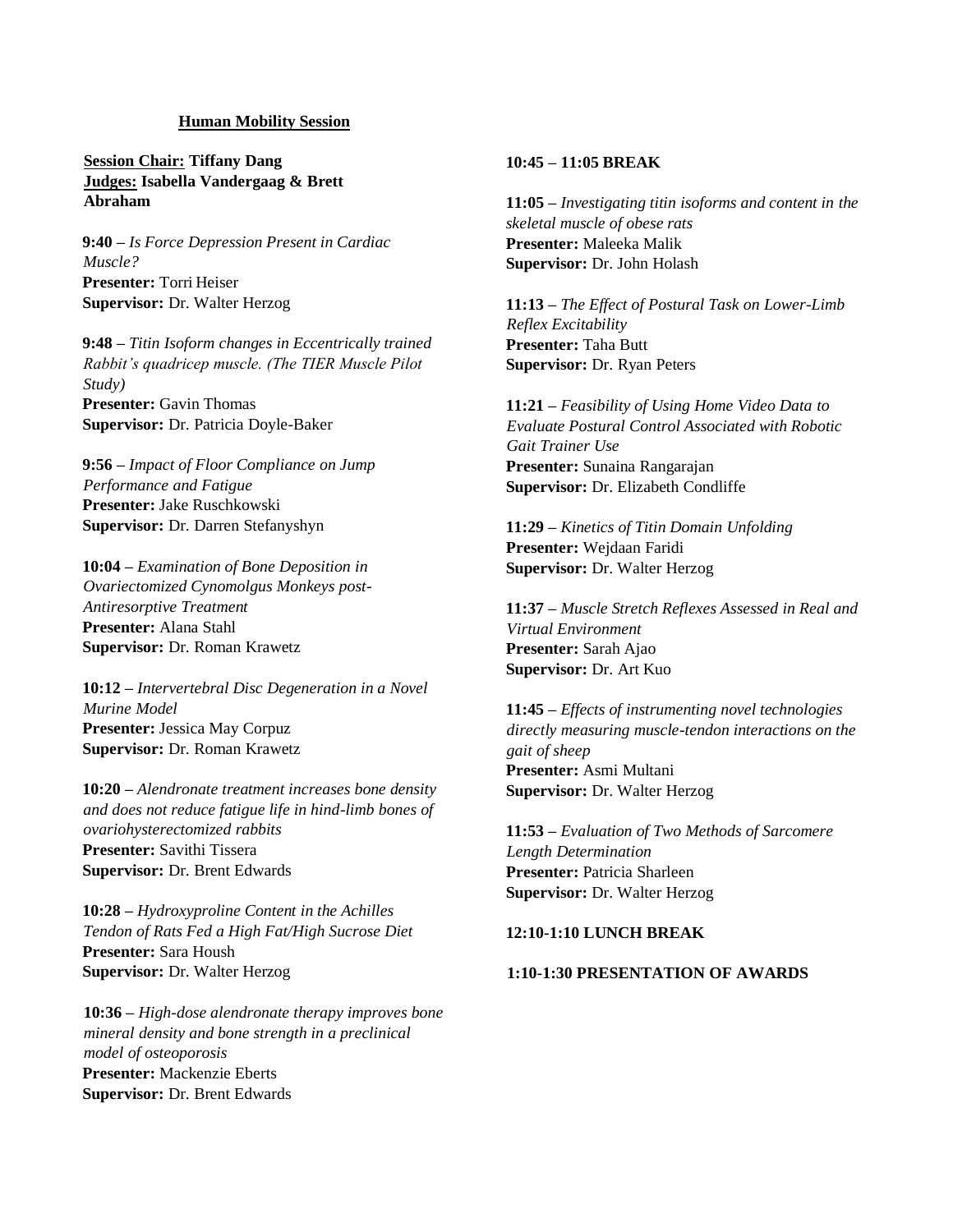#### **Biomedical Imaging Session**

**Session Chair: Ainsley Smith Judges: Jenny Shin & Thomas Lijnse**

**9:40 –** *Does Magnetic Resonance Spectroscopy Show Changes in Brain Metabolites At 3 or 6 Months Post Concussion in Pediatric Patients?* **Presenter:** Robyn Walker **Supervisor:** Dr. Ashley Harris

**9:48 –** *Identification and quantification of bone erosions in rheumatoid arthritis patients* **Presenter:** Mingjie Zhao **Supervisor:** Dr. Sarah Manske

**9:56 –** *Intracranial Aneurysm Flow-Diversion Stent Treatment Diverts Away from Metal towards a Biodegradable Device* **Presenter:** Rosalie Morrish **Supervisor:** Dr. Alim Mitha

**10:04 –** *Using MicroCT-Derived Statistical Shape Models to Investigate Knee Arthritis Phenotypes* **Presenter:** Chen Chai **Supervisor:** Dr. Sarah Manske

**10:12 –** *Cerebral blood flow alterations in individuals with persistent post-concussive symptoms* **Presenter:** Lydia Cho **Supervisor:** Dr. Ashley Harris

**10:20 –** *Designing an EEG Phantom Representing Neurological Injury* **Presenter:** Kirsten Korsrud **Supervisor:** Dr. Eli Kinney-Lang

**10:28 –** *Using in-vivo 9.4T MRI to measure reduced cerebral blood flow and increased brain R2\* in a model of systemic inflammation* **Presenter:** Qandeel Shafqat **Supervisor:** Dr. Jeffrey Dunn

**10:36 –** *Impact of STRIVE White Paper on Small Vessel Disease Publications* **Presenter:** Kristy Lee **Supervisor:** Dr. Richard Frayne

**10:45 – 11:05 BREAK**

**11:05 –** *Fabella Prevalence in Individuals Following Anterior Cruciate Injury Using Multi-Modal Imaging Techniques* **Presenter:** Hunter Pedersen **Supervisor:** Dr. Steven Boyd

**11:13–** *Shining Light on Mitochondrial Dysfunction in Multiple Sclerosis – a Near-Infrared Spectroscopy Study* **Presenter:** Ayden Hansen **Supervisor:** Dr. Jeffrey Dunn

**11:21 –** *Predicting Cardiovascular Risk Factors From T-1 Weighted MRI Brain Scans With Machine Learning* **Presenter:** Agampreet Aulakh **Supervisor:** Dr. Nils Forkert

**11:29 –** *Building a Convient Open Access Portal to Assess Bone Health* **Presenter:** Armaan Mohar **Supervisor:** Dr. Steven Boyd

**11:37 –** *Deep Reinforcement Learning Bounding Boxes for Acute Ischemic Stroke Lesion Localisation in MRI Images* **Presenter:** Samuel Robertson **Supervisor:** Dr. Nils Forkert

**11:45 –** *Incorporating GPU and CPU parallel processing for neuroimaging analysis* **Presenter:** Andrew Dunn **Supervisor:** Dr. Jeffrey Dunn

**11:53 –** *Location of atypical femoral fracture can be predicted from patient-specific finite element models* **Presenter:** Aria Ahadzadeh Ardebili **Supervisor:** Dr. Brent Edwards

**12:01 –** *Determining the Aortic Stiffness in Healthy Aging Aorta Based on Aortic Distensibility* **Presenter:** Rani Sandhu **Supervisor:** Dr. Elena Di Martino

#### **12:10-1:10 LUNCH BREAK**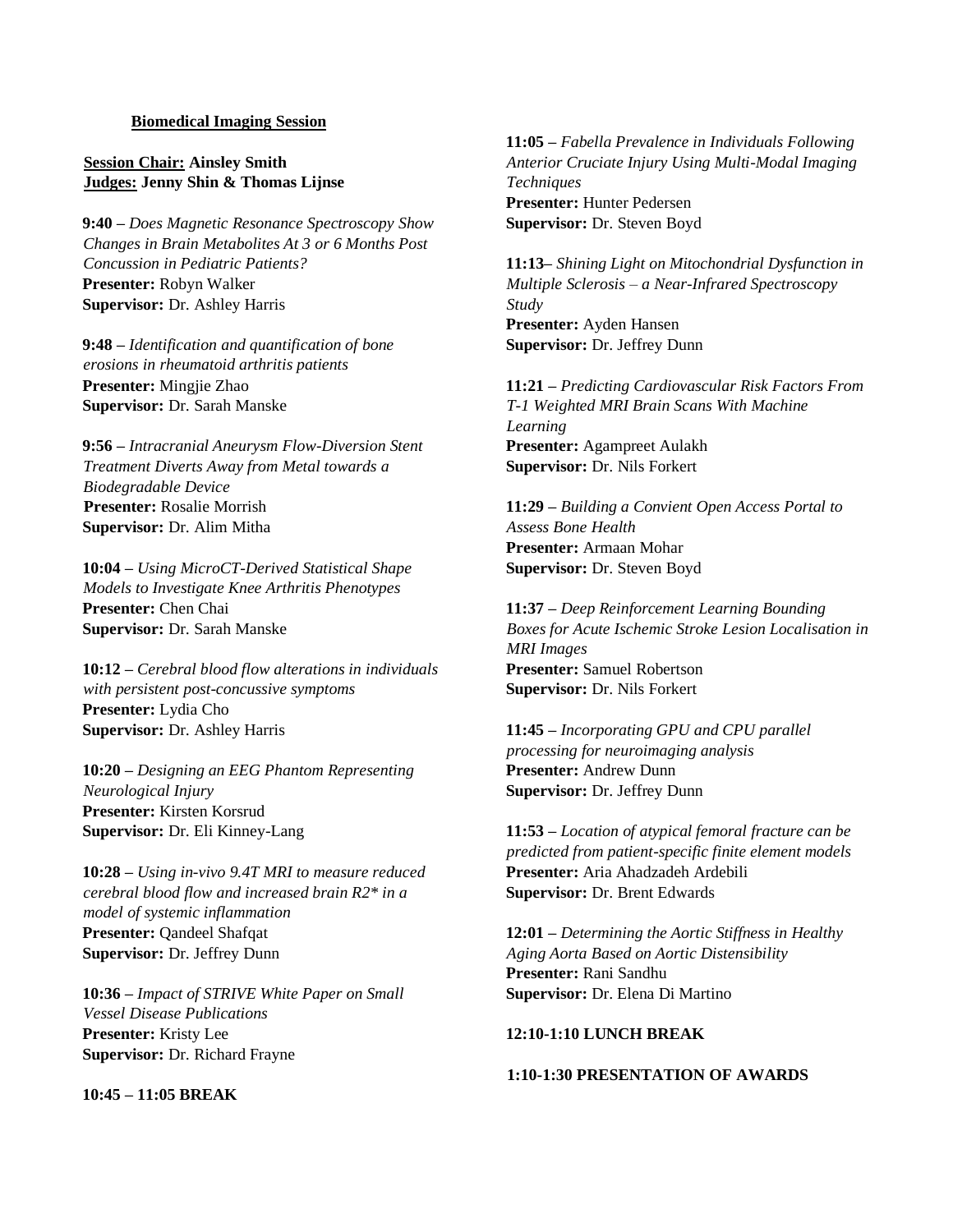### **Regenerative Medicine & Medical Technology Session**

**Session Chair: Nathan Meulenbroek Judges: Daphne Kaketsis & Manmeet Dhiman**

**9:40 –** *Improving Functional Treatment Planning for Liver Stereotactic Body Radiation* **Presenter:** Jade Fischer **Supervisor:** Dr. Nicolas Ploquin

**9:48 –** *Insulative Coating Design Considerations for an AC Electrothermal Micropump!* **Presenter:** Stirling Cenaiko **Supervisor:** Dr. Colin Dalton

**9:56 –** *Validation of a New Machine Learning Based Motion Analysis Tool for Clinical Applications* **Presenter:** Emma Mackey **Supervisor:** Dr. Megan Metzler

**10:04 –** *Development of an Improved Nuclei Counting Method Using Crystal Violet & Triton X-100 for Human Bone Marrow Mesenchymal Stromal Cells Expansion in Vertical Wheel Bioreactors* **Presenter:** Juan E. Cepeda **Supervisor:** Dr. Michael Kallos

**10:12 –** *A Novel Biological-based Approach of Rare Earth Element Extraction for use in Medical Technologies* **Presenter:** Subasthika Thangadurai **Supervisor:** Dr. Belinda Hynes

**10:20 –** *Neuroprotective Capabilities of Mesenchymal Stromal Cell Secretome Fractions for the Treatment of Parkinson's Disease* **Presenter:** Thristan Paulo B Taberna **Supervisor:** Dr. Alim Mitha, Dr. Arindom Sen

**10:28 –** *Using Proteomics to Better Understand the Effect of Changing Culturing Platforms on Human Induced Pluripotent Stem Cells* **Presenter:** Joshua Day **Supervisor:** Dr. Michael Kallos

**10:36 –** *Aneurysmal Aortic Tissue Structure: Microscopy Methods and Digital Processing* **Presenter:** Zainab Ali **Supervisor:** Dr. Elena Di Martino

#### **10:45 – 11:05 BREAK**

**11:05 –** *Optimization of Dynamic Culture Media for Improved Expansion and Serial Passaging of Human Induced Pluripotent Stem Cells Through the Investigation of Pluronic as an Additive* **Presenter:** Julia Malinovska **Supervisor:** Dr. Michael Kallos

**11:13 –** *Gaining Insight into Exosomes and Navigating the Regulatory Landscape of Emerging Research and Technology* **Presenter:** Christine Dowling **Supervisor:** Dr. Arindom Sen

**11:21 –** *Design of an Array of Multiaxial Sensors for Usage in Passive Cavitation Imaging* **Presenter:** Raya Subah **Supervisor:** Dr. Samuel Pichardo

**11:29 –** *Developing a Hydraulic Pressure Regulator for Emergency Ventilator Shortages* **Presenter:** Sophia Lu **Supervisor:** Dr. Mark Ungrin

**11:37 –** *Proteomic Analysis of Mouse Embryonic Stem Cells in Dynamic Culture* **Presenter:** Amina Khan **Supervisor:** Dr. Michael Kallos

**11:45 –** *Birnam Wood: Empowering Kinetic Rate Constant Predictions for Process Pharmacology* **Presenter:** Jonathan Chong **Supervisor:** Dr. Behrouz Far

**11:53 –** *Normalization Layers in Deep Learning Image Segmentation Tasks* **Presenter:** Rachel Renegado **Supervisor:** Dr. Richard Frayne

#### **12:10-1:10 LUNCH BREAK**